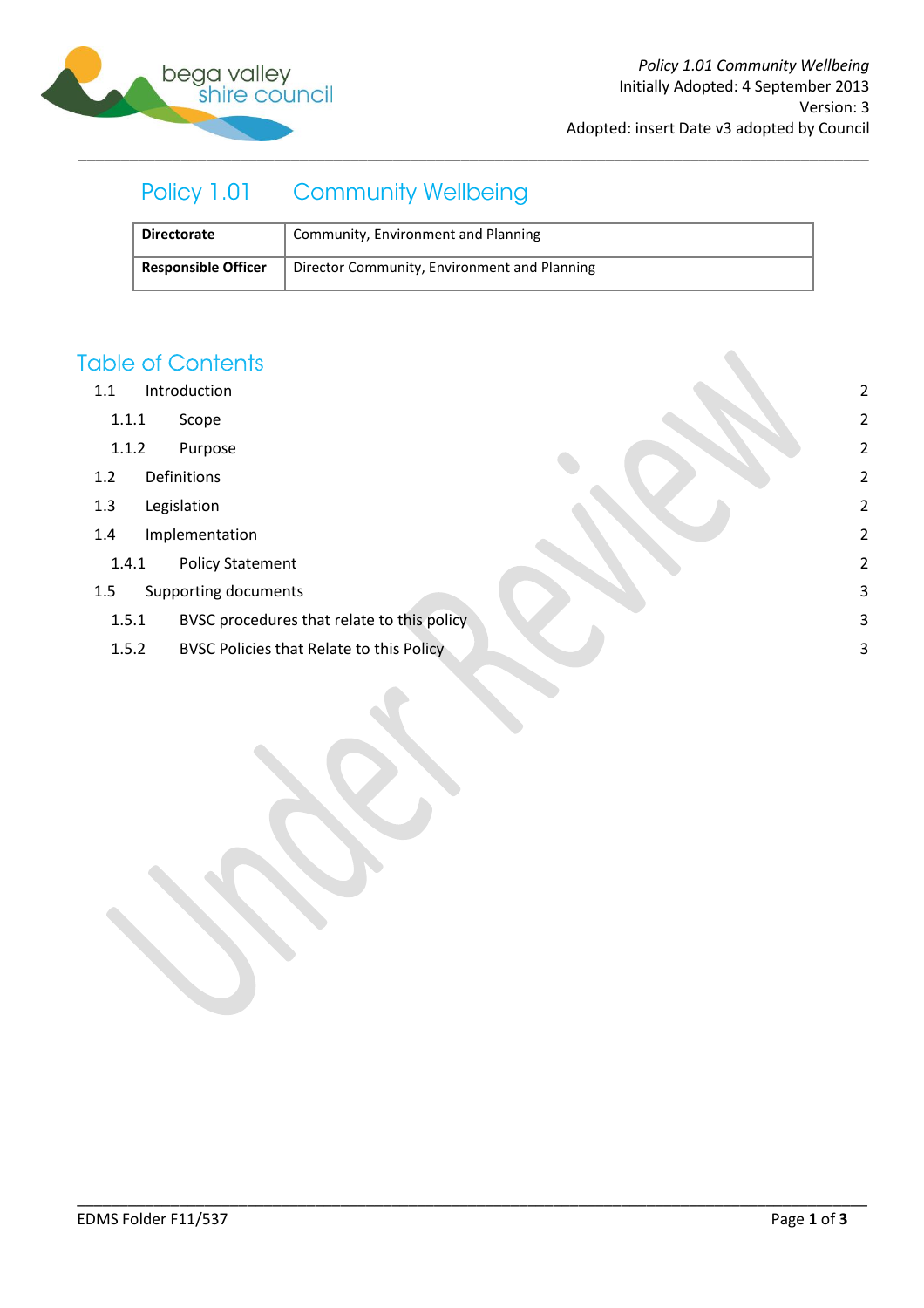

## <span id="page-1-0"></span>1.1 Introduction

#### <span id="page-1-1"></span>1.1.1 Scope

This policy prescribes the processes implemented by Council to facilitate the building of strong and responsive connections within the Bega Valley Shire community that assist people to meet their aspirations for their community, with particular focus on the inclusion of marginalised and disadvantaged groups.

#### <span id="page-1-2"></span>1.1.2 Purpose

To provide guidance to Councillors, managers and staff in the development, implementation, monitoring and review of effective and efficient processes that improve the wellbeing of the community.

### <span id="page-1-3"></span>1.2 Definitions

Nil

### <span id="page-1-4"></span>1.3 Legislation

- *Commonwealth Disability Discrimination Act 1992*
- *Equal Employment Opportunity Commission Act 1986*
- *Environmental Planning and Assessment Act 1979*
- *NSW Anti-Discrimination Act 1997*
- *NSW Disability Services Act 2006*
- *Public Health Act 2010*
- *NSW Local Government Act 1993*
- *NSW Disability Inclusion Act 2014*

### <span id="page-1-5"></span>1.4 Implementation

#### <span id="page-1-6"></span>**1.4.1 Policy Statement**

Bega Valley Shire Council will address community wellbeing by:

- supporting processes that improve the wellbeing and quality of life for the community that responds to  $\bullet$ their needs and aspirations
- creating and managing an environment which supports the health of the local community and strengthens the capacity of the community and individuals to achieve better health and wellbeing
- supporting the development of a connected community through place based and community development activities
- planning, regulating, supporting and advocating for a mix of public and private sector services and facilities that encourage access to quality health, housing, recreation, education, employment and transport
- developing, planning and advocating for all community members to achieve equal access to services and facilities within the shire
- involving and protecting the interests of vulnerable, disadvantaged and culturally diverse community  $\bullet$ members, including older people and people with disability

\_\_\_\_\_\_\_\_\_\_\_\_\_\_\_\_\_\_\_\_\_\_\_\_\_\_\_\_\_\_\_\_\_\_\_\_\_\_\_\_\_\_\_\_\_\_\_\_\_\_\_\_\_\_\_\_\_\_\_\_\_\_\_\_\_\_\_\_\_\_\_\_\_\_\_\_\_\_\_\_\_\_\_\_\_\_\_\_\_\_\_\_\_

ensuring gaps are identified and considered through a solution-focused lens, and included in the planning and implementation of future projects/programs/activities